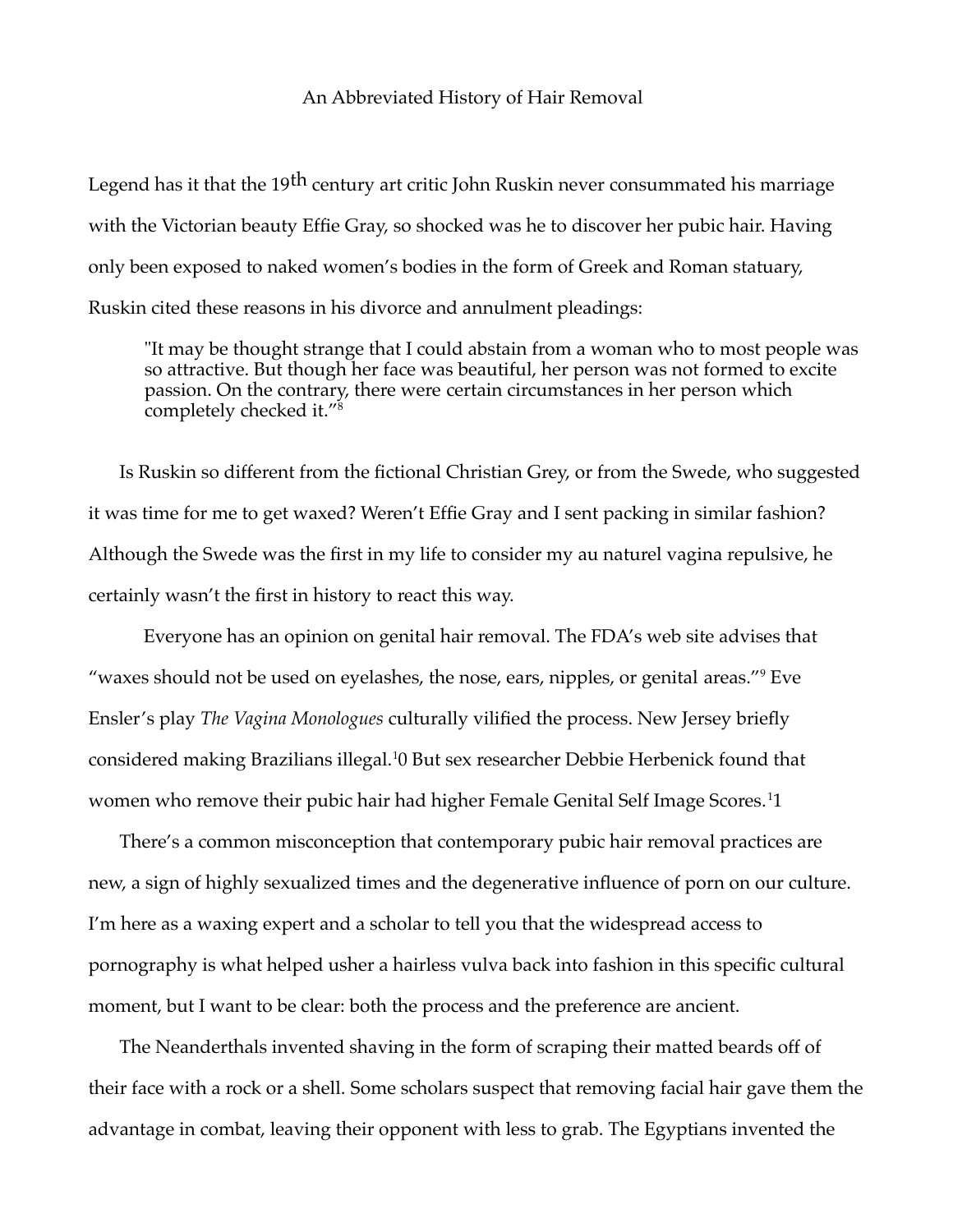razor, which they made from bronze. Some elaborately carved and decorated razors were found buried with their owners in tombs. Men and women alike removed all body hair. Women in ancient Greece and Rome, Turks of the 1900s, as well as several African tribes and Trobriand islanders both historically and today, removed all of their body hair. While conquering and pillaging, Alexander the Great made it compulsory for his armies to be cleanshaven. Native American groups removed most or all of their body hair by plucking. Asians also have typically always regarded body hair as undesirable. Northern Renaissance and Gothic peoples, according to artistic depictions, had some pubic hair, but it's unclear how idealized these renderings are. In early Christian Europe, body hair was more acceptable than in most other societies, until the crusaders returned and brought with them a fondness for Middle Eastern bathing rituals and the hair-removal practices that came along with them.

The feminist movement in America in the 1960s and 70s brought body hair back. Along with protesting and bra burning, growing out one's body hair was an effortless way of sticking it to the man. Rejecting the male-centric cultural expectation that women be hairless became a central part of the feminist culture – which might explain why my mother cannot fathom how I make a living removing hair from women's bodies.

Today, we document and share everything. We gaze at a lot more than our navels. A generation ago, nobody talked about vaginas and whether or not there was hair there. In the age of social media, we know everything about everybody. That can be bad: I don't need to see graphic birth photos from someone I barely know on Facebook. But it can be good: I can have open conversations about topics that have historically caused shame, like nipple hair or post 30s acne. When things are out in the open, shame can lose its power.